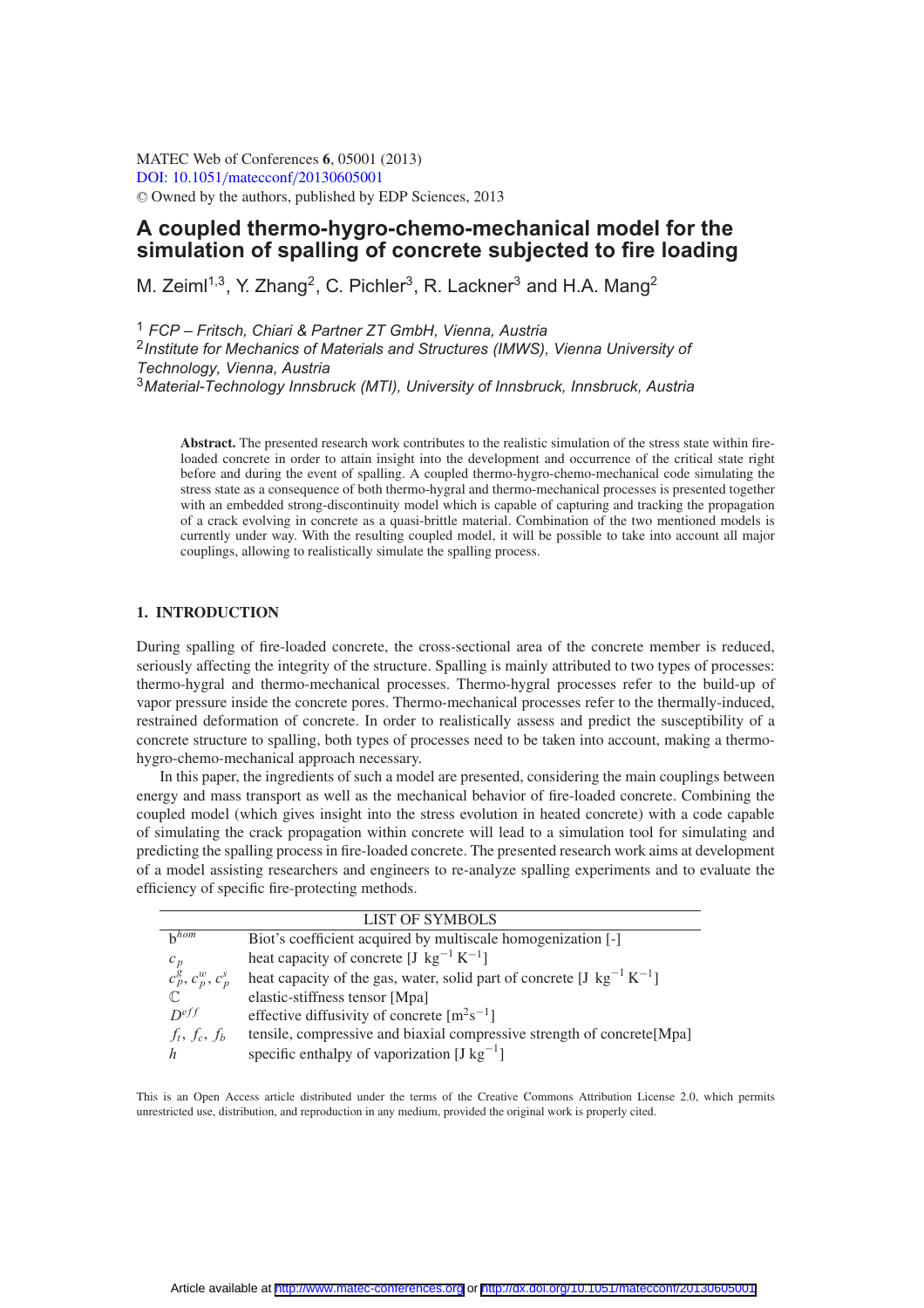| 1                                         | second-order unity tensor [-]                                                                          |
|-------------------------------------------|--------------------------------------------------------------------------------------------------------|
| $\bf k$                                   | intrinsic-permeability tensor of concrete $[m^2]$                                                      |
| $k^{rg}, k^{rw}$                          | relative permeability of gas and liquid phase [-]                                                      |
| $l_{\xi}$                                 | specific enthalpy of dehydration $[J \text{ kg}^{-1}]$                                                 |
| $\dot{m}_{dehydr}$                        | change of mass dehydration products per uinit volume of concrete [kg m <sup>-3</sup> s <sup>-1</sup> ] |
| $\dot{m}_{vap}$                           | change of vapor mass per unit volume of concrete [kg m <sup>-3</sup> s <sup>-1</sup> ]                 |
| $M_a, M_w, M_g$                           | molar mass of dry air, water, gas mixture [kg mol <sup>-1]</sup>                                       |
| $\boldsymbol{n}$                          | porosity of concrete [-1]                                                                              |
| $p^g$ , $p^w$ , $p^c$                     | gas, water, capillary pressure of concrete [Pa]                                                        |
| $p^{ga}, p^{gw}$                          | partial pressure of air and vapor in gas [Pa]                                                          |
| $\mathbb{R}$                              | universal gas constant [J mol <sup>-1</sup> K <sup>-1</sup> ]                                          |
| $S_w$                                     | saturation degree of concrete [-1]                                                                     |
| T                                         | temperature [K]                                                                                        |
| $\beta_s$                                 | thermal expansion coefficient of solid part of concrete $[K^{-1}]$                                     |
| $\lambda_{eff}$                           | effective thermal conductivity coefficient [J $s^{-1}mc^{-1}K^{-1}$ ]                                  |
| $\eta^g, \eta^w$                          | viscosity of gas and water phase [Pa s]                                                                |
| $\rho^g,\,\rho^w,\,\rho^c$                | density of gas, water, solid part of concrete [ $\text{kg m}^{-3}$ ]                                   |
| $\rho^{ga},\rho^{gw}$ $\xi$               | density of dry air and water vapor [kg m <sup>-3</sup> ]                                               |
|                                           | hydration degree of concrete $[-1]$                                                                    |
| $\boldsymbol{\Sigma}$                     | macroscopic stree tensor [Mpa]                                                                         |
| E                                         | macroscopic total strain tensor [-]                                                                    |
| $\mathbf{F}^e$                            | elastic strain tensor [-]                                                                              |
| ${\bf E}^T, {\bf E}^{SH}, {\bf E}^{LITS}$ | tensors of thermal, shrinkage and load included thermal strain [-]                                     |
| χ                                         | Bishop's coefficient [-]                                                                               |

# **2. THERMO-HYGRO-CHEMO-MECHANICAL MODEL**

# **2.1 Thermo-hygro-chemical model**

The coupled thermo-hygro-chemical model is formulated based on the balance equations for energy and mass presented in  $[1]$  $[1]$ .

The balance equation of the water species reads

$$
n\left(\rho^{w} - \rho^{gw}\right)\frac{\partial S_{w}}{\partial t} + n\left(1 - S_{w}\right)\frac{\partial \rho^{gw}}{\partial t} + nS_{w}\frac{\partial \rho^{w}}{\partial t} - (1 - n)\beta_{s}\left[\rho^{gw} + \left(\rho^{w} - \rho^{gw}\right)S_{w}\right]\frac{\partial T}{\partial t}
$$

$$
-\text{div}\left(\rho^{gw}\frac{k k^{rg}}{\eta^{g}}\text{grad } \rho^{g}\right) - \text{div}\left(\rho^{w}\frac{k k^{rw}}{\eta^{w}}\text{grad } \rho^{w}\right) - \text{div}\left[\rho^{g}\frac{M_{a}M_{w}}{M_{g}^{2}}\text{D}_{eff}\text{grad}\left(\frac{P^{gw}}{P^{g}}\right)\right]
$$

$$
+\frac{(1 - n)\left[\rho^{gw}\left(1 - S_{w}\right) + \rho^{w}S_{w}\right]}{\rho^{s}}\frac{\partial \rho^{s}}{\partial \xi}\frac{\partial \xi}{\partial t} + \left[\rho^{gw}\left(1 - S_{w}\right) + \rho^{w}S_{w}\right]\frac{\dot{m}_{dehydr}}{\rho^{s}} - \dot{m}_{dehydr} = 0. \quad (1)
$$

The balance equation of dry air reads

$$
-n\rho^{ga}\frac{\partial S_w}{\partial t} + n(1 - S_w)\frac{\partial \rho^{ga}}{\partial t} - \rho^{ga}(1 - n)(1 - S_w)\beta_s \frac{\partial T}{\partial t} - \text{div}\left(\rho^{ga}\frac{k k^{rg}}{\eta^g}\text{grad}P^g\right)
$$

$$
-div\left[\rho^g\frac{M_a M_w}{M_g^2}D_{eff}\text{grad}\left(\frac{P^{ga}}{P^g}\right)\right] + \frac{(1 - n)\rho^{ga}(1 - S_w)}{\rho^s}\frac{\partial \rho^s}{\partial \xi}\frac{\partial \xi}{\partial t} + \rho^{ga}(1 - S_w)\frac{m_{dehydr}}{\rho^s} = 0.
$$
(2)

# 05001-p.2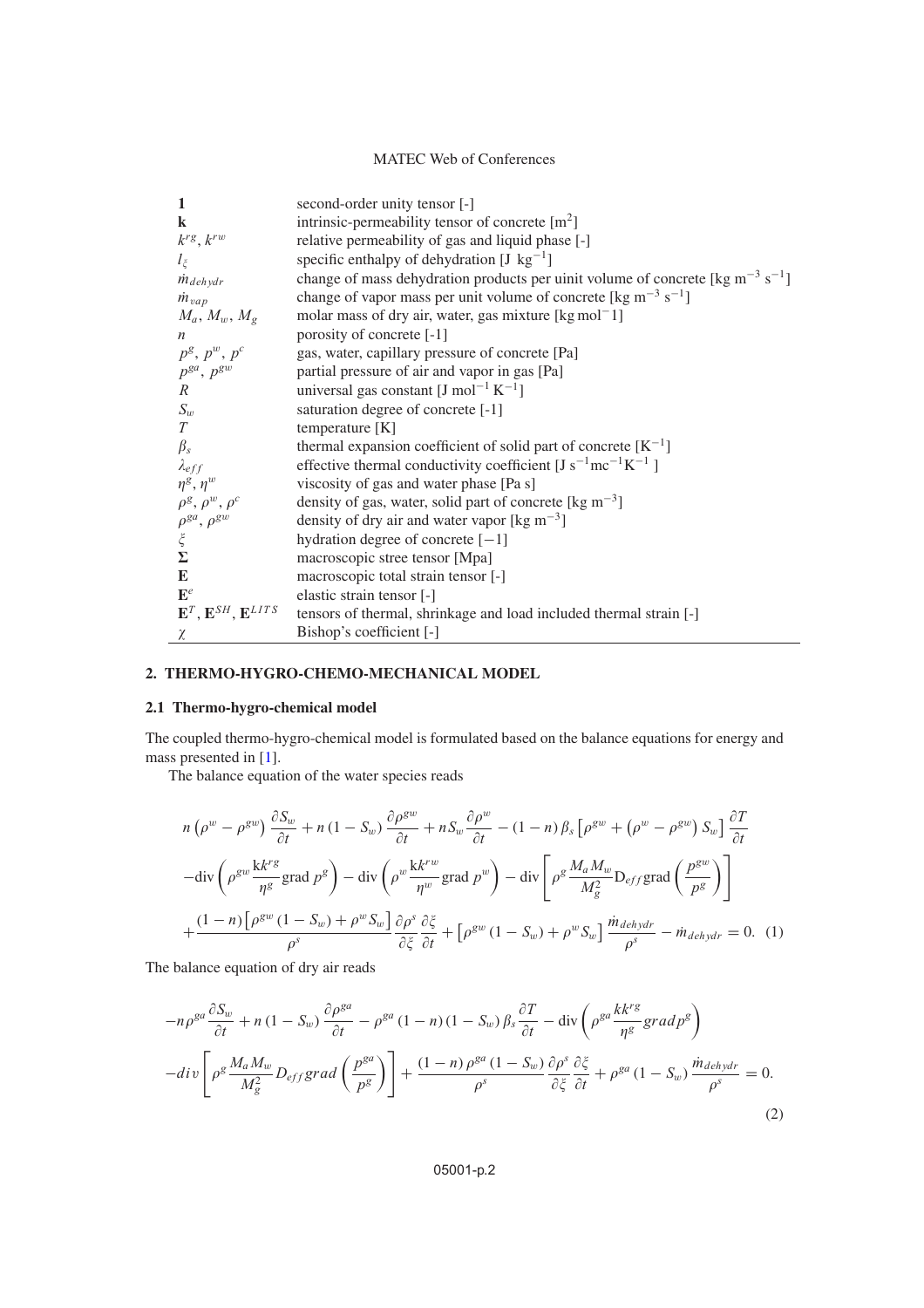#### IWCS 2013

The balance equation of energy reads

$$
(\rho c_p)_{eff} \frac{\partial T}{\partial t} - \text{div} (\lambda_{eff} \text{grad } T)
$$
  
+ $\dot{m}_{dehydr} \cdot l_{\xi}^{w} + \dot{m}_{vap} h - (\rho^{g} c_p^{g} \frac{k k^{r g}}{\eta^{g}} \text{grad } \rho^{g} + \rho^{w} c_p^{w} \frac{k k^{r w}}{\eta^{w}} \text{grad } \rho^{w}) \text{grad} T = 0$  (3)

with

$$
\dot{m}_{vap} = -n\rho^w \frac{\partial S_w}{\partial t} - nS_w \frac{\partial \rho^w}{\partial t} + \rho^w (1 - n) S_w \beta_s \frac{\partial T}{\partial t} + \text{div} \left( \rho^w \frac{k k^{rw}}{\eta^w} \text{grad } \rho^w \right)
$$

$$
- \frac{(1 - n) \rho^w S_w}{\rho^s} \frac{\partial \rho^s}{\partial T} \frac{\partial T}{\partial t} - \rho^w S_w \frac{\dot{m} \cdot d\epsilon h y dr}{\rho^s} + \dot{m} \cdot d\epsilon h y dr.
$$

Detailed information on the material parameters and their evolution with temperature can be found in  $[1, 2]$  $[1, 2]$  $[1, 2]$  $[1, 2]$ .

### **2.2 Effective-stress model**

The isothermal macroscopic effective-stress theory  $[3, 4]$  $[3, 4]$  $[3, 4]$  can be described as

<span id="page-2-0"></span>
$$
\Sigma = \mathbb{C} : \mathbb{E}^e - 1 \mathbf{b} (p^g - \chi p^c)
$$
 (4)

where the Biot's coefficient b can be acquired by, e.g., multiscale homogenization (see [\[5\]](#page-8-4) for details]. The Bishop's coefficient  $\chi$  can be defined as a function of the saturation degreeS<sub>w</sub>. In heated concrete, Eq. [\(4\)](#page-2-0) is reformulated, considering the shrinkage strain **E**SH according to [\[6\]](#page-8-5), leading to

$$
\Sigma = \mathbb{C} : \mathbf{E} - \mathbf{E}^{\text{SH}} - \mathbf{E}^{\text{T}} - \mathbf{E}^{\text{LITS}}) - 1 \,\mathbf{b}^{\text{hom}} p^{\text{g}},\tag{5}
$$

where **E**T is the thermal strain tensor and **E**LITS represents the strain appearing in concrete subjected to combined mechanical and thermal loading. Based on the approach presented in [\[7](#page-8-6)], a relationship between  $E<sup>LITS</sup>$  and  $\Sigma$  is given in [\[8](#page-8-7), [9](#page-8-8)]], reading

$$
\mathbf{E}^{\text{LITS}} = k^{\text{LITS}} \frac{\Sigma}{f_c(T)} \frac{\text{Tr}(\mathbf{E}^{\text{T}})}{3} \tag{6}
$$

where  $k^{LITS} = 0.6$  was considered within the numerical simulation. A comparison between simulation and experimental results is shown in Figure 1 (see [\[8](#page-8-7), [9](#page-8-8)] for details.

#### **2.3 Tensile strength under biaxial compression**

Considering a concrete block, fire loading of one surface leads to biaxial compressive loading near the surface, causing a decrease of the tensile strength along the direction perpendicular to the heated surface. This can be considered by, e.g., a linear reduction of the temperature-dependent tensile strength as a function of the above mentioned compressive loading (see Figure [2](#page-3-0) and [2]).

### **3. NUMERICAL EXAMPLE**

#### **3.1 Model and material parameters**

For the numerical investigation of spalling, a concrete member heated from one side was simulated using a 2D axisymmetric model (see Figure [3\)](#page-4-0). The minimum element size was approximately 1 mm. The fire load was considered to increase linearly from 20 ◦C to 1200 ◦C within the first 300 s. After that, it was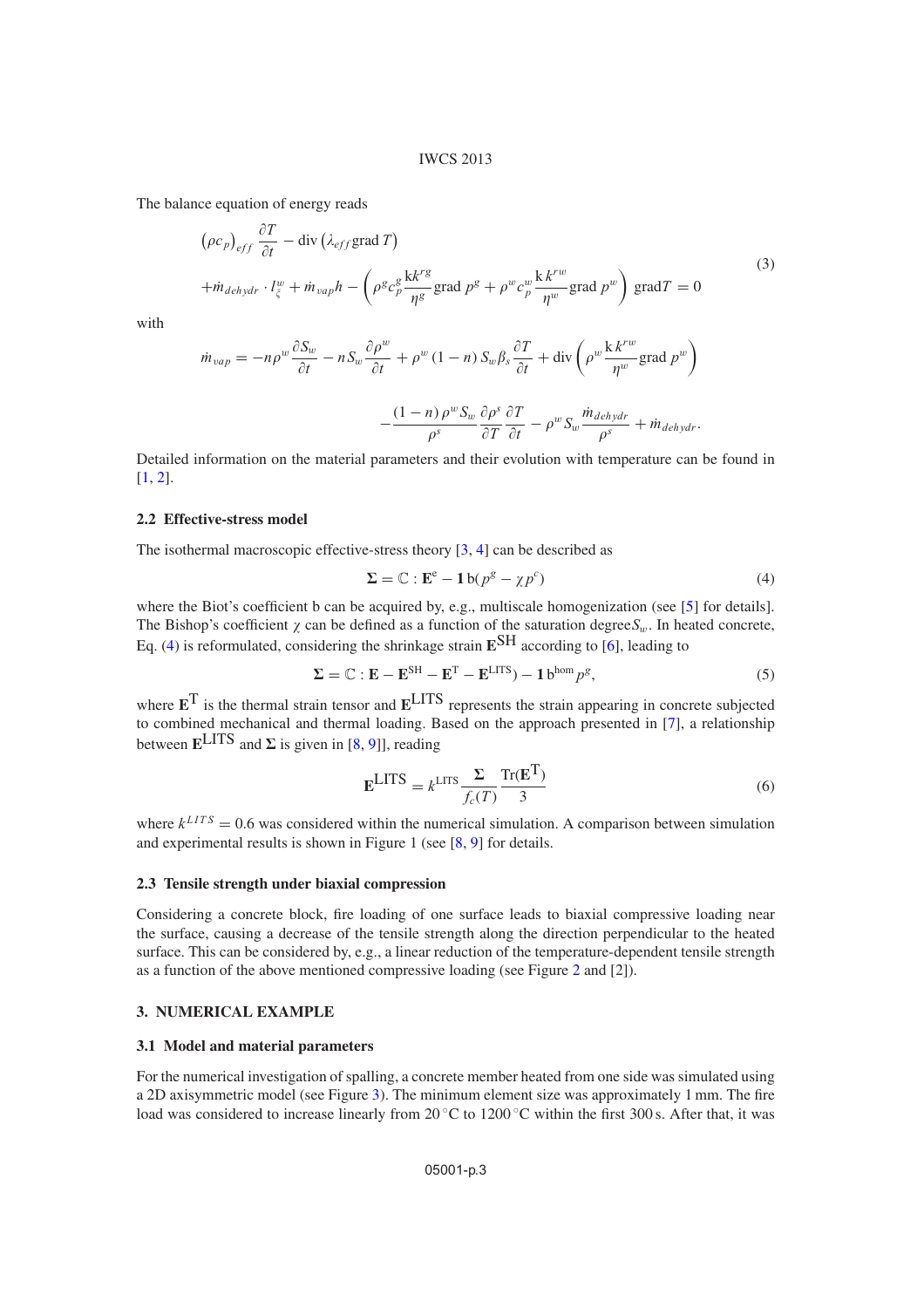

**Figure 1.** Comparison of numerical results for **E**LITS with experimental data (see [\[8,](#page-8-7) [9\]](#page-8-8) for details).

<span id="page-3-0"></span>

**Figure 2.** Reduction of the tensile strength  $f_t(\sigma_b, T)$  in case of thermal loading from the surface.

set constant at 1200 °C. The material parameters at room temperature are shown in Table [1,](#page-4-1) information on the temperature-dependent functions for the respective material parameters can be found in [\[10](#page-8-9)]. The intrinsic permeability **k** was varied in order to perform a parameter study (see Table [1\)](#page-4-1).

#### **3.2 Results**

Figures [4](#page-4-2) and [5](#page-5-0) show selected numerical results for  $t = 200$  s and  $t = 300$  s. Hereby, the effective stress perpendicular to the heated surface (y-direction, see Fig. [3\)](#page-4-0), which can be calculated by  $\sigma = (\mathbf{v} \otimes \mathbf{v}) : (\Sigma + \mathbf{b}^{\text{hom}} \ p^{\text{g}})$  with  $\mathbf{v} = (0, 1)$ .  $\sigma$  was compared with the temperature-dependent tensile strength  $f_t$  under biaxial compression in order to obtain indications for the initiation of spalling. The results of  $\sigma$  and  $f_t$  are shown together with the gas pressure  $p^g$ . The numerical values for gas pressure  $p<sup>g</sup>$  are well in the range of experimental values obtained under comparable test parameters (concrete mix, heating curve etc.), see [\[11](#page-8-10), [12](#page-8-11)] for details.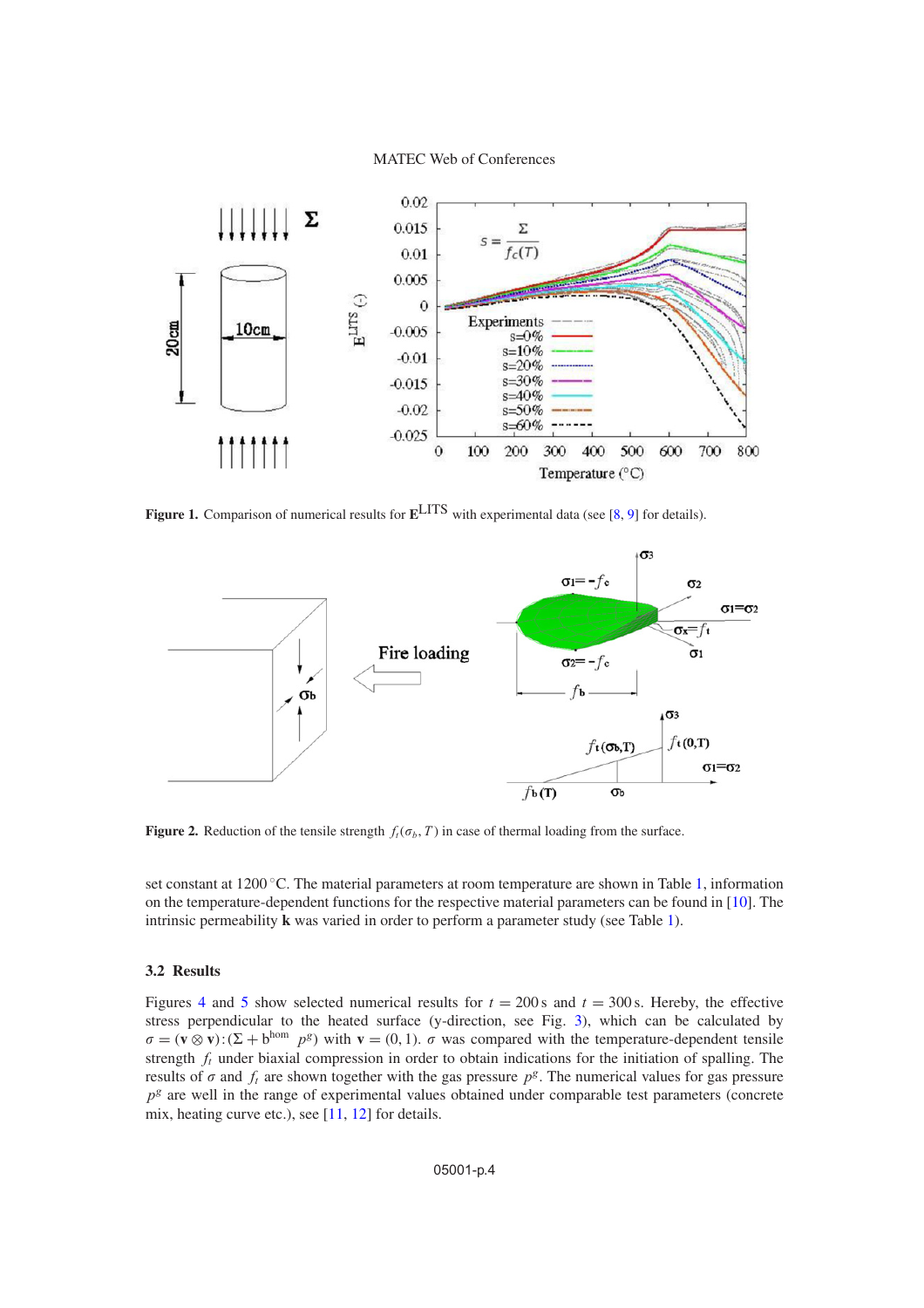

<span id="page-4-0"></span>

**Figure 3.** Axisymmetric model and finite-element discretization used for numerical simulation (dimensions in m).

**Table 1.** Material parameters (values at room temperature).

<span id="page-4-2"></span><span id="page-4-1"></span>

**Figure 4.** Simulation results at  $t = 200$  s: (a)  $\mathbf{k} = 10^{-17}$  m<sup>2</sup>, (b)  $\mathbf{k} = 10^{-18}$  m<sup>2</sup>.

The numerically-obtained distributions of gas pressure  $p^g$  and stress  $\sigma$  perpendicular to the heated surface are of similar shape, resulting from the underlying thermo-hygral processes (gas pressure influencing the mechanical stresses). Comparison of the results obtained with different values for the intrinsic permeability **k** (see Figs. [4](#page-4-2) and [5\)](#page-5-0) shows that  $\sigma$  increases considerably with decreasing  $\bf{k}$ . On the other hand, the tensile strength  $f_t$  perpendicular to the heated surface is reduced by the combination of increasing temperature and biaxial compression, reflecting the underlying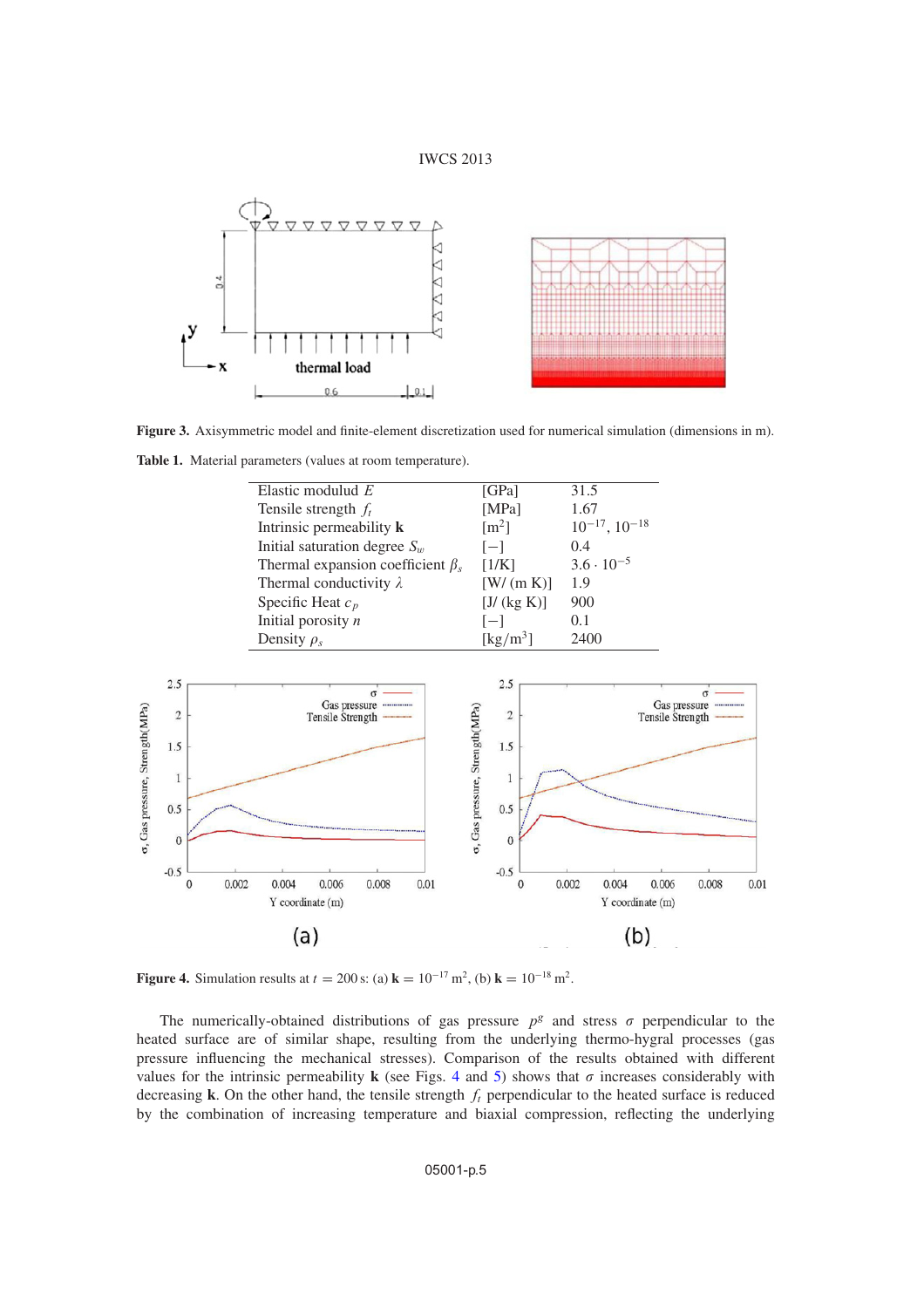<span id="page-5-0"></span>

<span id="page-5-1"></span>**Figure 5.** Simulation results at  $t = 300$  s: (a)  $\mathbf{k} = 10^{-17} \text{ m}^2$ , (b)  $\mathbf{k} = 10^{-18} \text{ m}^2$ .



Figure 6. L-shaped panel test: geometric properties and material parameters as shown in [\[16\]](#page-8-12).

thermo-mechanical processes. Hence, both types of processes considered to be responsible for spalling are captured by the presented model. Considering the simulation results, no spalling is predicted in simulation (a) with  $\mathbf{k} = 10^{-17}$  m<sup>2</sup>, but the numerical results indicate that spalling may occur in simulation (b) with  $\mathbf{k} = 10^{-18}$  m<sup>2</sup> at 300 s.

### **4. SIMULATION OF CRACK PROPAGATION**

For simulation of the fracturing process during spalling, the strong-discontinuity embedded approach (SDA) presented in [\[13\]](#page-8-13) will be implemented into the simulation tool. For this purpose, the energybased crack-tracking strategy presented in [\[14](#page-8-14)] is modified by the authors to be incorporated into the SDA (see [\[15\]](#page-8-15) for details). For validation purposes, numerical examples of (i) an L-shaped panel and (ii) a pull-out test in isothermal conditions were simulated, showing the applicability of the used model.

The geometric dimensions and the material parameters as well as the loading and boundary conditions of the L-shaped panel, experimentally investigated in [\[16\]](#page-8-12), are shown in Figure [6.](#page-5-1) The numerically-obtained force-displacement curve and crack path are shown in Figure [7.](#page-6-0)

Within simulation of the pull-out test, a 2D axisymmetric analysis was performed (see Fig. [8\)](#page-6-1). As pointed out in [\[17\]](#page-8-16), the pull-out test has two types of possible failure modes: tensile failure and compressive failure. In the presented benchmark, only tensile failure was considered.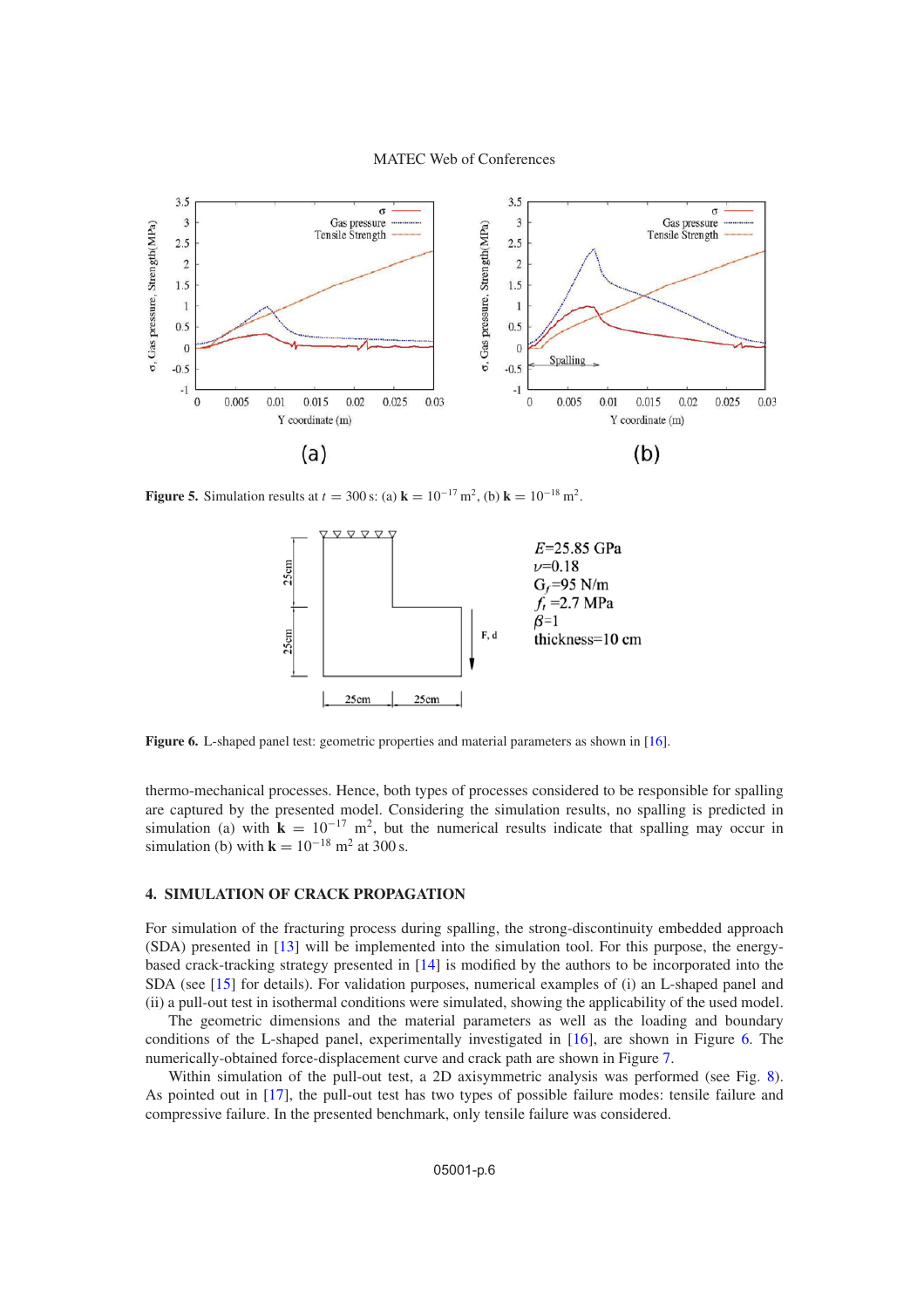

<span id="page-6-0"></span>

<span id="page-6-1"></span>**Figure 7.** L-shaped panel test: comparison of numerically-obtained force-displacement curve and crack path with experimentally-obtained results presented in [\[16](#page-8-12)].



Figure 8. Pull-out test: geometric properties and material parameters as shown in [\[18,](#page-9-0) [19](#page-9-1)].

The numerically-obtained load-displacement curve is shown in Figure [9.](#page-7-0) Since other papers (see [\[18](#page-9-0), [19\]](#page-9-1)) considered one quarter of the structure, F/4 is shown in the force-displacement curve. Good agreement is observed between the results obtained by the authors and numerical results from other simulations. The observed good performance of the developed model leads to the conclusion that the chosen simulation tool for crack propagation is capable of simulating the fracturing process during spalling.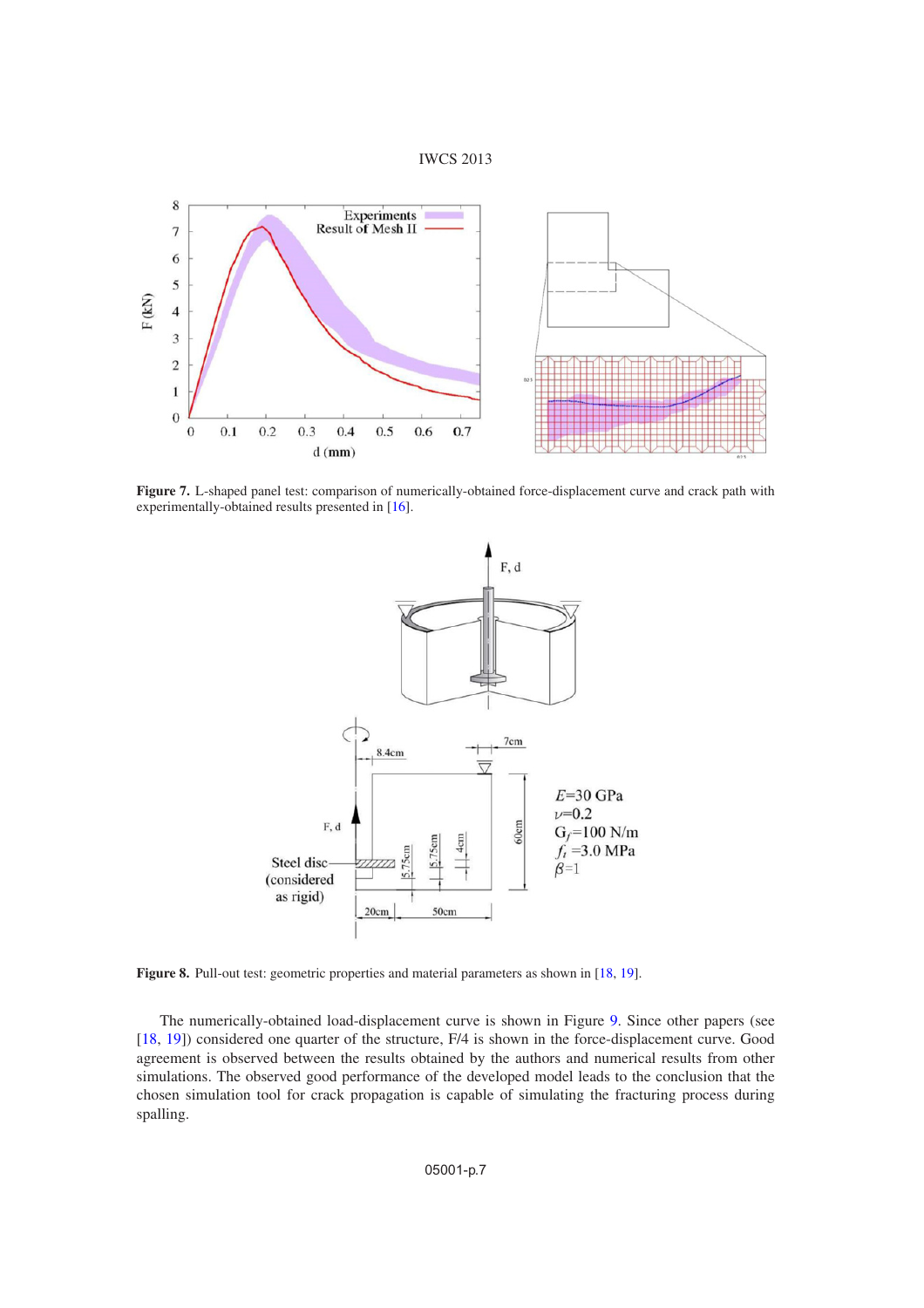<span id="page-7-0"></span>

**Figure 9.** Pull-out test: comparison of numerically-obtained force-displacement curve and crack path with numerical results reported in [\[18,](#page-9-0) [19](#page-9-1)].

### **5. CONCLUSIONS AND ONGOING WORK**

In this paper, the ingredients of a coupled thermo-hygro-chemo-mechanical model for simulating the stress evolution within fire-loaded concrete were presented. Hereby, thermo-hygral as well as thermomechanical processes were taken into account, since both types of processes are considered to contribute to spalling. The envisioned model shall be able to simulate the stress state in heated concrete right before and during the spalling process considering all relevant processes.

Preliminary numerical results obtained with the thermo-hygro-chemo-mechanical model illustrated the contribution of both above-mentioned processes to the concrete's susceptibility to spalling. Thermohygral processes cause an increase in pore pressure in consequence of vaporization of pore water. Subsequently, the (effective) tensile stresses in the concrete matrix are considerably increased. Parameter studies showed that these tensile stresses increase with decreasing permeability of concrete, since less water vapor is able to escape the pore system. Thermo-mechanical processes, on the other hand, cause a build-up of compressive stresses parallel to the heated surface, leading to a decrease of the tensile strength perpendicular to the heated surface. This was considered by introducing a dependency of the (temperature-dependent) out-of-plane tensile strength on the biaxial in-plane compressive stresses. The numerical examples showed the increased spalling risk of concrete with low permeability.

Currently, the presented thermo-hygro-chemo-mechanical model is extended to the simulation of the cracking process initiating spalling. For this purpose, a strong-discontinuity approach was adopted and validated by re-analysis of experiments as well as numerical studies of other research groups. Once the presented approach is implemented in the model, it will be possible to simulate crack propagation during the spalling event. This will enable for consideration of the effect of cracking on the pressure within the concrete's pore space as well as transport of water vapor towards and within the opening crack.

Finally, the developed code will enable for simulation of the main couplings between energy/mass transport and the mechanical loading situation within fire-loaded concrete, yielding realistic simulation of the stress state right before and during the spalling of near-surface concrete layers. This will enable researchers and engineers to re-analyze spalling experiments and to evaluate the safety of concrete and concrete structures under fire loading and the efficiency of fire-protecting methods.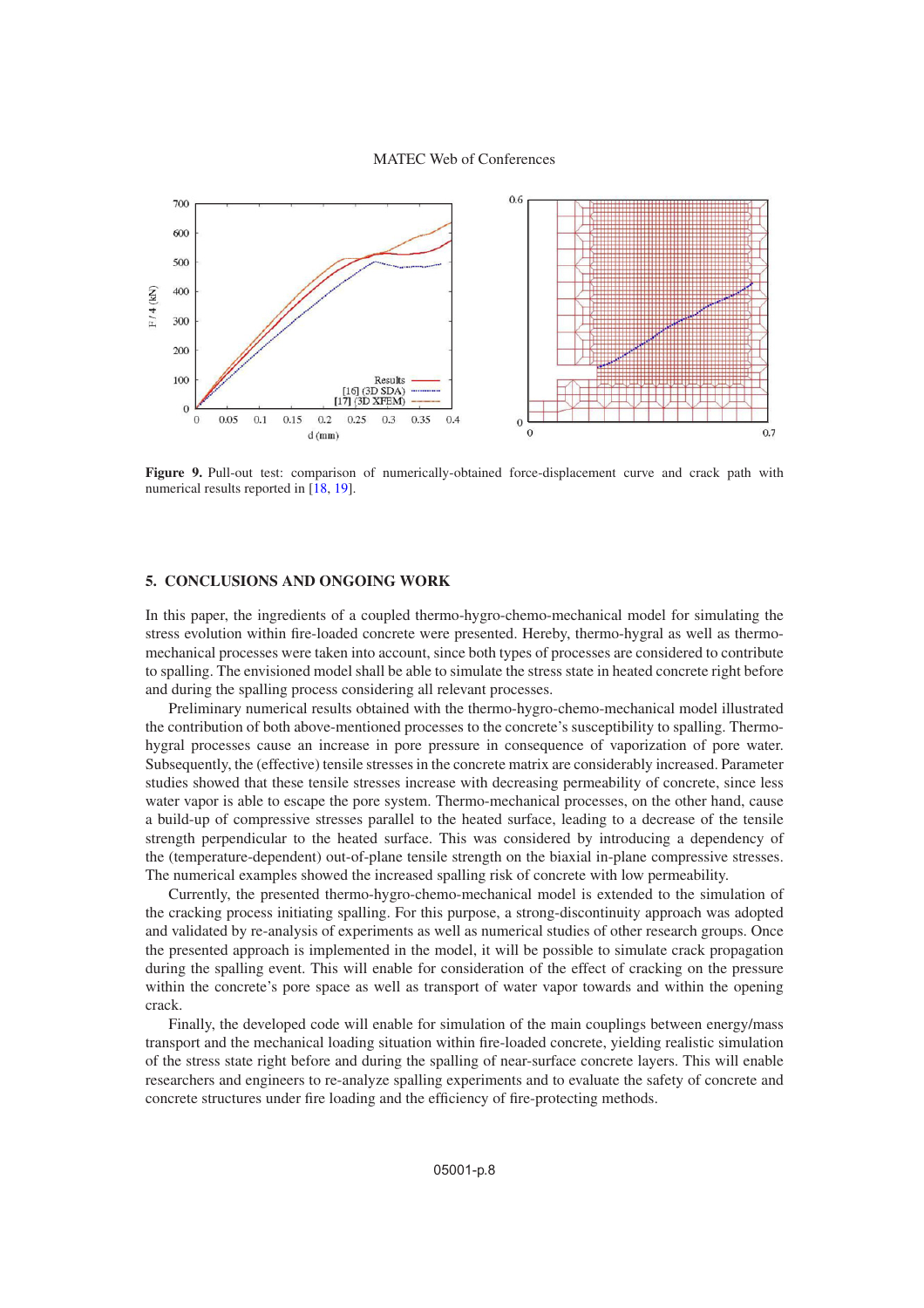#### IWCS 2013

This research was conducted with financial support by the Austrian Ministry for Transport, Innovation and Technology (bm.vit) within the KIRAS-project (Austrian security research program) 836268 "Sicherheit von Hohlraumbauten unter Feuerlast" ("Safety of underground structures under fire loading").

#### <span id="page-8-0"></span>**References**

- [1] D. Gawin, F. Pesavento, and B. Schrefler, "Modelling of hygro-thermal behaviour of concrete at high temperature with thermo-chemical and mechanical material degradation", Computer Methods in Applied Mechanics and Engineering, vol. 192, pp. 1731–1771, 2003.
- <span id="page-8-1"></span>[2] M. Zeiml, R. Lackner, F. Pesavento, and B. Schrefler, "Thermo-hydro-chemical couplings considered in safety assessment of shallow tunnels subjected to fire load", Fire Safety Journal, vol. 43, pp. 83–95, 2008.
- <span id="page-8-2"></span>[3] B. Schrefler and D. Gawin, "The effective stress principle: Incremental or finite form?", International Journal for Numerical and Analytical Methods in Geomechanics, vol. 20, pp. 785–814, 1996.
- <span id="page-8-3"></span>[4] L. Dormieux, D. Kondo, and F.-J. Ulm, Microporomechanics. John Wiley & Sons, 1st ed., June 2006.
- <span id="page-8-4"></span>[5] Y. Zhang, C. Pichler, Y. Yuan, M. Zeiml, and R. Lackner, "Micromechanics-based multifield framework for early-age concrete", Engineering Structures, vol. 47, pp. 16–24, 2013.
- <span id="page-8-5"></span>[6] D. Gawin, F. Pesavento, and B. Schrefler, "Modelling of deformations of high strength concrete at elevated temperatures", Materials and Structures, vol. 37, pp. 218–236, May 2004.
- <span id="page-8-6"></span>[7] S. Thelandersson, "Modeling of combined thermal and mechanical action in concrete", Journal of Engineering Mechanics (ASCE), vol. 113, no. 6, pp. 893–906, 1987.
- <span id="page-8-7"></span>[8] T. Ring, M. Zeiml, R. Lackner, and J. Eberhardsteiner, "Experimental investigation of strain behavior of heated cement paste and concrete", Strain. In print, 2013.
- <span id="page-8-8"></span>[9] T. Ring, M. Zeiml, R. Lackner, "Thermo-mechanical behavior of concrete at high temperature: From micromechanical modeling towards tunnel safety assessment in case of fire", In: Computational Engineering, G. Hofstetter (Ed.), Springer, Vienna. In print, 2013.
- <span id="page-8-9"></span>[10] M. Zeiml, Concrete subjected to fire loading — From experimental investigation of spalling and mass-transport properties to structural safety assessment of tunnel linings under fire. PhD thesis, Vienna University of Technology, Vienna, Austria, 2008.
- <span id="page-8-10"></span>[11] R. Jansson, L. Boström, "The influence of pressure in the pore system on fire spalling of concrete", Fire Technology, vol. 46, pp. 217–230, 2010.
- <span id="page-8-11"></span>[12] J.-C. Mindeguia, P. Pimienta, H. Carréc, C. La Borderiec, "Experimental analysis of concrete spalling due to fire exposure", European Journal of Environmental and Civil Engineering, DOI:10.1080/19648189.2013.786245, In print, 2013.
- <span id="page-8-13"></span>[13] J. Mosler and G. Meschke, "3D modelling of strong discontinuities in elastoplastic solids: fixed and rotating localization formulations", International Journal for Numerical Methods in Engineering, vol. 57, pp. 1553–1576, 2003.
- <span id="page-8-14"></span>[14] G. Meschke and P. Dumstorff, "Energy-based modeling of cohesive and cohesionless cracks via X-FEM", Computer Methods in Applied Mechanics and Engineering, vol. 196, pp. 2338–2357, 2007.
- <span id="page-8-15"></span>[15] Y. Zhang, R. Lackner, M. Zeiml, "Strong discontinuity approach in high-order element: Energybased crack-tracking strategy and validations". In preparation, 2013.
- <span id="page-8-12"></span>[16] B. Winkler, G. Hofstetter, and H. Lehar, "Application of a constitutive model for concrete to the analysis of a precast segmental tunnel lining," International Journal for Numerical and Analytical Methods in Geomechanics, vol. 28, pp. 797–819, 2004.
- <span id="page-8-16"></span>[17] J. Rots, Computational Modeling of Concrete Fracture. PhD thesis, Delft University of Technology, Delft, The Netherlands, 1988.